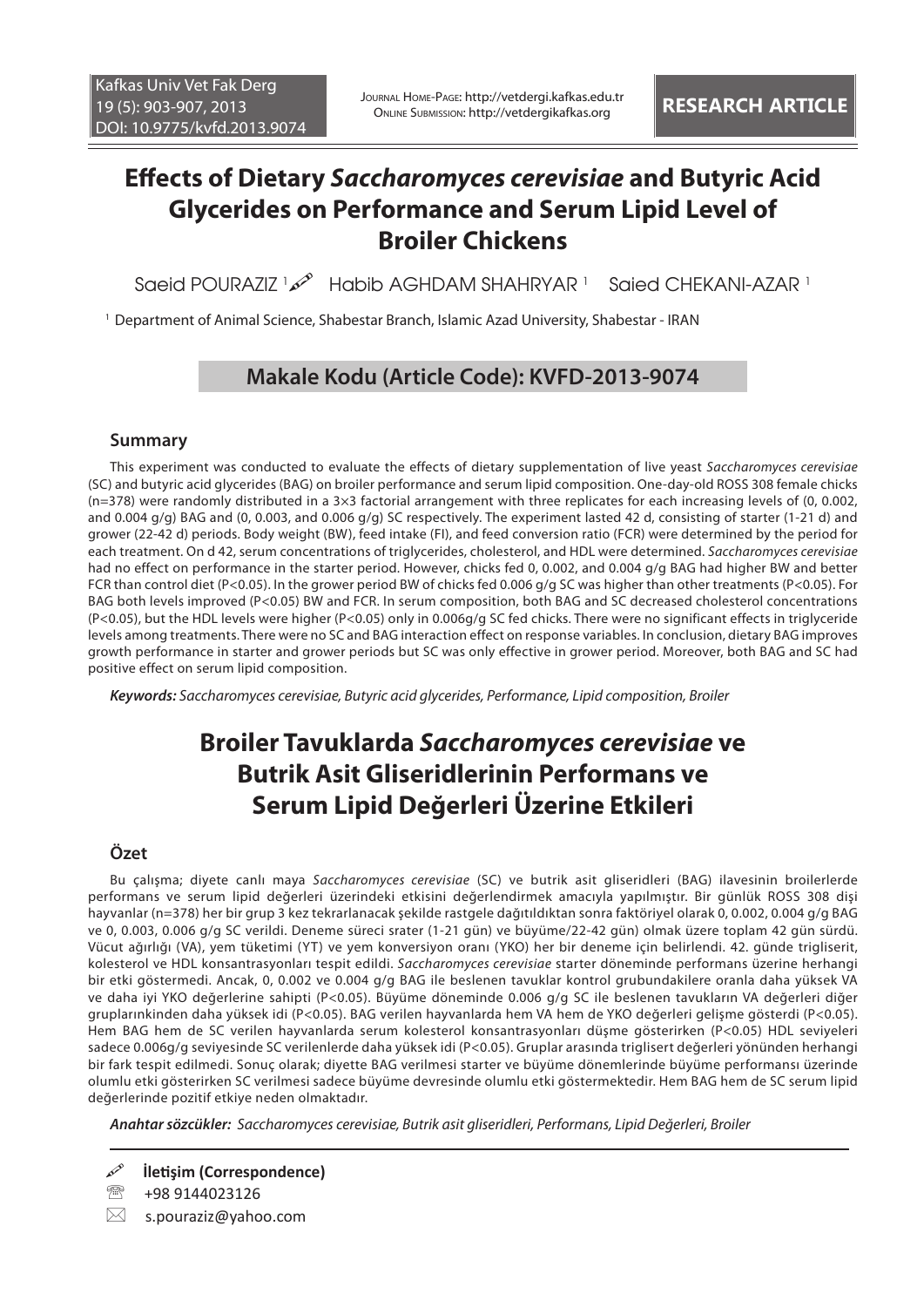### **INTRODUCTION**

Antibiotics benefit animal growth, performance and health. However it has been increasing pressure to reduce or even eliminate antibiotic usage in poultry due to the development of antibiotic resistance in consumers [1]. Thus, there is an increasing interest in finding other antibiotic replacements such as prebiotics, probiotics, aromatic oils and organic acids in poultry production [2]. A probiotic was defined as a live microbial feed supplement that beneficially affects the host animal by improving its intestinal microbial balance [3]. Effects of yeast products on production and their mode of action in monogastrics have been reported in poultry [4,5]. *Saccharomyces cerevisiae* yeast has biologically valuable proteins, vitamin B-complex, important trace minerals and other plus factors [6]. Some studies have confirmed the effects of yeast products in increasing concentration of commensal microbes or suppressing pathogenic bacteria [5]. However, these effects were not reported by Van Heugten et al.<sup>[7]</sup>.

Reduction in circulating levels of cholesterol and LDL with supplemental yeast was reported by other researchers [8,9] who stated that probiotics could contribute to the regulation of serum cholesterol concentrations by deconjugating bile salts.

Organic acids, including butyric acid are also considered potential alternations to antibiotics growth promoter [10,11]. Butyric acid has been widely reported as the major development promoter of the gut wall tissues and an important growth modulator of symbiotic intestinal microflora [10,11]. Also, butyric acid is known the main energy source for enterocytes. Kwon and Ricke<sup>[12]</sup> showed butyrate and valerate to have the greatest efficacy. Moreover, Lesson *et al.*<sup>[10]</sup> and Antongiovanni *et al.*<sup>[13]</sup> reported positive beneficial effects of butyric acid on performance traits of broilers. It has been also reported that dietary inclusion by BAG had significant reducing effect on serum compositions of total cholesterol and LDL levels [14]. Effects of SC and BAG on the performance and lipid serum composition of broiler chickens are similar. Therefore, the objective of this study was to evaluate the SC by BAG interaction effects on performance and lipid composition in broilers.

## **MATERIAL and METHODS**

### *Experimental Animals and Management*

Three hundred and seventy eight day-old female chicks (ROSS 308) were randomly assigned into 9 treatments, each composed of 42 birds. Birds in each treatment were placed in 3 pens, each containing 14 birds. All birds were raised on floored pen (1.2×1.8 m) and had access to feed and water *ad libitum*.

#### *Experimental Design and Diets*

Birds were distributed in a completely randomized design with 3×3 factorial arrangement with pen as the experimental unit. The composition and nutrient analysis of basal diet are shown in *Table 1* and *Table 2*. The basal diet was a typical corn-soybean meal diet as mash form that increasing amount of BAG (0, 0.002 and 0.0044 g/g) and SC (0, 0.0033 and 0.0066 g/g) were added to basal diet.

The chicks were fed the starter diet until d 21 and grower diet from d 22 until 42 based on NRC [15] nutrient requirements of chicken. The used BAG (product of BABY-C4. Silo Company, Italy) contained 25-35% monoglycerides in the 1 or 3 positions, 50-55% diglycerides in the 1 or 3 positions and 15-25% triglycerides. Unlike butyric acid,

| <b>Table 1.</b> The chemical composition of Saccharomyces cerevisiae |                                 |  |  |
|----------------------------------------------------------------------|---------------------------------|--|--|
| Tablo 1. Saccharomyces cerevisiae'nin kimyasal kompozisyonu          |                                 |  |  |
| <b>Composition</b>                                                   | <b>Saccharomyces cerevisiae</b> |  |  |
| Dry matter, %                                                        | 93                              |  |  |
| ME, kcal/kg                                                          | 1990                            |  |  |
| Crude protein, %                                                     | 44.4                            |  |  |
| Crude fat, %                                                         | 1                               |  |  |
| Crude fiber, %                                                       | 2.7                             |  |  |
| Ca. %                                                                | 0.12                            |  |  |
| AP, %                                                                | 1.4                             |  |  |

| <b>Table 2.</b> Composition of the basal diet fed in broilers (%)<br>Table 2. Broilerlere verilen bazal diyetin kompozisyonu (%)                                                 |                |               |  |  |
|----------------------------------------------------------------------------------------------------------------------------------------------------------------------------------|----------------|---------------|--|--|
| <b>Ingredients</b>                                                                                                                                                               | <b>Starter</b> | <b>Grower</b> |  |  |
| Corn                                                                                                                                                                             | 54.5           | 61            |  |  |
| Soybean meal (44% CP)                                                                                                                                                            | 38             | 32.5          |  |  |
| Soy oil                                                                                                                                                                          | 3.5            | 3             |  |  |
| Dicalcum phosphate                                                                                                                                                               | 1.8            | 1.15          |  |  |
| Oyster shell                                                                                                                                                                     | 1.3            | 1.45          |  |  |
| Salt (NaCl)                                                                                                                                                                      | 0.2            | 0.3           |  |  |
| <b>DL-Methionine</b>                                                                                                                                                             | 0.2            | 0.1           |  |  |
| Vitamin Permix <sup>1</sup>                                                                                                                                                      | 0.25           | 0.25          |  |  |
| Mineral Permix <sup>2</sup>                                                                                                                                                      | 0.25           | 0.25          |  |  |
| <b>Calculated Composition</b>                                                                                                                                                    |                |               |  |  |
| ME, Kcal/kg                                                                                                                                                                      | 2990           | 3032          |  |  |
| CP, %                                                                                                                                                                            | 21.45          | 19.48         |  |  |
| Ca, %                                                                                                                                                                            | 1              | 0.9           |  |  |
| Available P, %                                                                                                                                                                   | 0.48           | 0.35          |  |  |
| Lys, $%$                                                                                                                                                                         | 1.1            | $\mathbf{1}$  |  |  |
| Met, %                                                                                                                                                                           | 0.5            | 0.4           |  |  |
| <sup>1</sup> Vitamin premix contained the following per kilogram of diet: vitamin A,<br>1100 ILL: vitamin D $\alpha$ 240 ILL: vitamin E 6 ILL: vitamin R $\alpha$ 004 ug; biotin |                |               |  |  |

*1100 IU; vitamin D3, 240 IU; vitamin E, 6 IU; vitamin B12 0.004 µg; biotin, 0.15 mg; folic acid, 0.2 mg; nicotinic acid, 50 mg; D-pantothenic acid, 5 mg; pyridoxine hydrocholesteroloride, 1.2 mg; riboflavin, 2.2 mg; thiamine mononitrate, 1.6 mg. 2Mineral premix contained the following per kilogram of diet: Fe, 80 g; Cu, 8 mg; Mn, 60 mg; Zn, 40 mg; I, 0.4 mg; Se, 0.2 mg*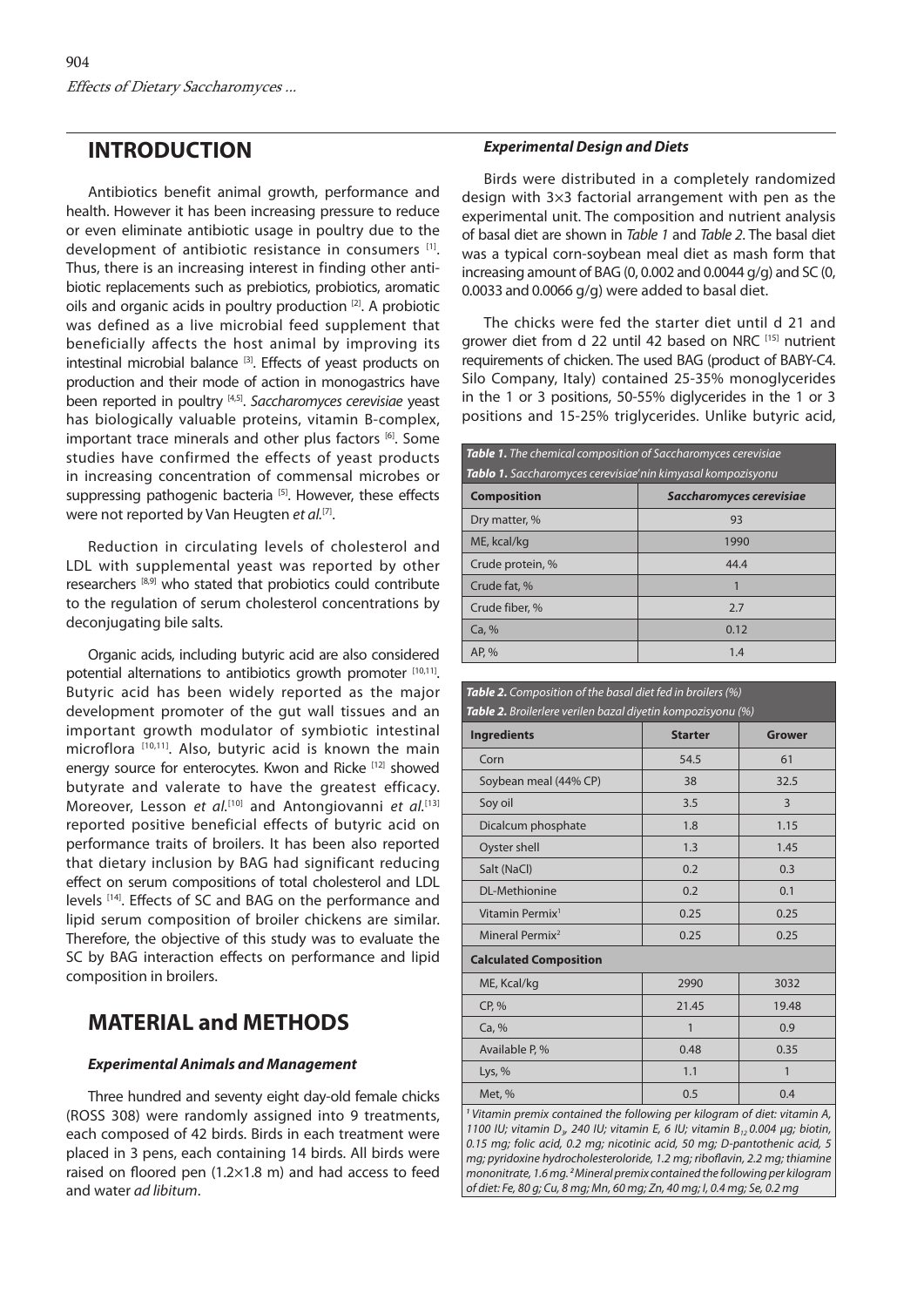the butyrate glycerides used in this study had only a mild buttery type odor and not the rancid odor often associated with butyric acid. The live yeast SC (containing  $1\times10^9$ CFU/g) was provided from Klar Maya (powdery form, Iran) and chemical composition of SC is presented in *Table 1*. No antibiotics and any coccidiostate were included in the experimental diets.

#### *Growth Performance Traits*

Body weights (BW) were recorded for each replicate on days 1, 21, and 42 of age and feed intake (FI) was measured in order to calculate feed conversion ratio (FCR) for each feeding periods. Mortality ratio was recorded daily and FCR was corrected for mortality by adding body weights to the total pen weight at the end of each period.

#### *Blood Collection and Analysis*

Blood was collected at 42 day old from wing vein of 9 birds per treatment (3 birds/ replicate) and serum was separated at 5000×g for 10 min. The serum concentrations of total triglycerides, cholesterol and high-density lipoprotein (HDL) were analyzed by an automatic biochemical analyzer (Technicon RA-1000, Spain), following the instructions of the corresponding reagent kit (Pars Azmon Co., Iran).

#### *Statistical Analysis*

All data were analyzed by ANOVA using the SAS  $[16]$ , GLM program. Treatment means portioned by LSMEAN analysis. The mode is:

$$
X_{ij} = \mu + \alpha_i + \beta_j + (\alpha \beta)_{ij} + \Sigma_{ij}
$$

Where X is the observed response.  $\mu$  is the overall mean,  $\alpha_i$  is the effect of BAG,  $\beta_j$  is the effect of CS,  $\alpha\beta_{ij}$  is an interaction between BAG and SC and eij is the error. The level of statistical significance was present at *P*≤0.05.

### **RESULTS**

#### *Growth Performance*

Performance data are detailed in *Table 3*. In starter period, performance of birds were not affected by increasing levels of SC (*P*>0.05). However chicks fed 0.002 or 0.004 g/g BAG had higher BW and better FCR than control diet (*P*<0.05). Also there were no differences (*P*>0.05) between 0.002 and 0.004 g/g BAG fed chicks on broiler performance in starter period. In grower period BW of chicks fed 0.006 g/g SC was than control and 0.003 g/g SC fed chicks higher (*P*<0.05). However, increasing levels of SC had no effect on FI and FCR. For BAG both levels of 0.002 or 0.004 g/g increased BW (*P*<0.05) and decreased FCR (*P*<0.05) compared with control diet. There was no BAG by SC interaction on FI, BWG, and FCR in both starter and grower periods. There was no significant difference in mortality of all treatments.

#### *Serum Lipids*

The effects of dietary BAG and SC supplementation on serum lipid composition are shown in *Table 4*. Chicks

|               |                         | Table 3. Performance of broiler chickens fed diets containing butyric acid glyceride (BAG) and Saccharomyces cerevisiae (SC)<br>Table 3. Butrik asit gliserid (BAG) ve Saccharomyces cerevisiae (SC) içeren diyetlerle beslenen broiler tavukların performans değerleri |                   |                  |                       |                   |
|---------------|-------------------------|-------------------------------------------------------------------------------------------------------------------------------------------------------------------------------------------------------------------------------------------------------------------------|-------------------|------------------|-----------------------|-------------------|
| <b>Groups</b> | <b>Starter (1-21 d)</b> |                                                                                                                                                                                                                                                                         |                   | Grower (22-42 d) |                       |                   |
|               | FI (g/bird)             | <b>BWG</b> (g/bird)                                                                                                                                                                                                                                                     | <b>FCR</b>        | FI (g/bird)      | <b>BWG</b> (g/bird)   | <b>FCR</b>        |
| BAG, g/g      |                         |                                                                                                                                                                                                                                                                         |                   |                  |                       |                   |
| $\mathbf 0$   | 628.89                  | 477.56 <sup>b</sup>                                                                                                                                                                                                                                                     | 1.31 <sup>b</sup> | 2575.78          | 1120.22 <sup>b</sup>  | 2.30 <sup>b</sup> |
| 0.002         | 648.33                  | 537.89 <sup>a</sup>                                                                                                                                                                                                                                                     | 1.20 <sup>a</sup> | 2628.78          | 1211.67 <sup>a</sup>  | 2.16 <sup>a</sup> |
| 0.004         | 663.11                  | 553.44 <sup>a</sup>                                                                                                                                                                                                                                                     | 1.20 <sup>a</sup> | 2626.00          | 1211.00 <sup>a</sup>  | 2.17 <sup>a</sup> |
| <b>SEM</b>    | 21.75                   | 20.51                                                                                                                                                                                                                                                                   | 0.02              | 47.72            | 28.45                 | 0.03              |
| P-Value       | 0.563                   | 0.030                                                                                                                                                                                                                                                                   | 0.022             | 0.639            | 0.037                 | 0.011             |
| SC, g/g       |                         |                                                                                                                                                                                                                                                                         |                   |                  |                       |                   |
| $\mathbf 0$   | 677.67                  | 555.00                                                                                                                                                                                                                                                                  | 1.23              | 2581.78          | 1147.22 <sup>b</sup>  | 2.24              |
| 0.003         | 633.89                  | 509.78                                                                                                                                                                                                                                                                  | 1.24              | 2596.22          | 1163.22 <sup>ab</sup> | 2.24              |
| 0.006         | 628.78                  | 504.11                                                                                                                                                                                                                                                                  | 1.23              | 2652.56          | 1232.44 <sup>a</sup>  | 2.15              |
| <b>SEM</b>    | 20.84                   | 22.08                                                                                                                                                                                                                                                                   | 0.03              | 48.37            | 29.09                 | 0.03              |
| P-Value       | 0.260                   | 0.157                                                                                                                                                                                                                                                                   | 0.093             | 0.500            | 0.043                 | 0.093             |
| <b>BAG×SC</b> |                         |                                                                                                                                                                                                                                                                         |                   |                  |                       |                   |
| P-Value       | 0.624                   | 0.181                                                                                                                                                                                                                                                                   | 0.449             | 0.070            | 0.424                 | 0.865             |
|               |                         | $\alpha$ <sup>b</sup> Within the same row, means with different superscripts are significantly different (P<0.05)                                                                                                                                                       |                   |                  |                       |                   |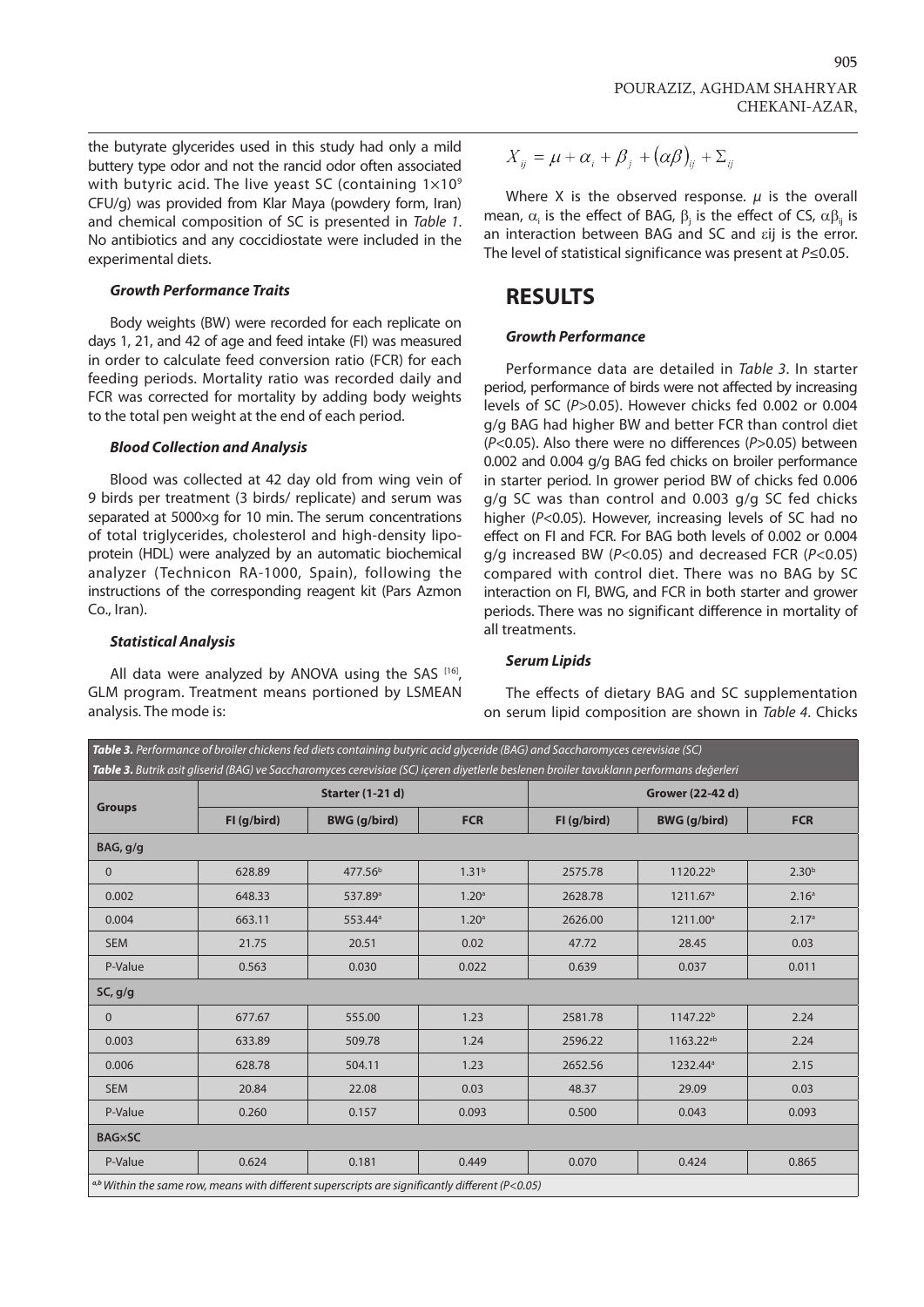| cerevisiae (SC) on blood serum lipids of broiler chicken at 42 d age (mg/dl)<br>Tablo 4. Butrik asit gliserid (BAG) ve Saccharomyces cerevisiae (SC)'nin 42. |                                                                                             |                     |                    |  |
|--------------------------------------------------------------------------------------------------------------------------------------------------------------|---------------------------------------------------------------------------------------------|---------------------|--------------------|--|
| <b>Groups</b>                                                                                                                                                | günde broiler tavukların serum lipid değerleri (mg/dl) üzerine etkisi<br><b>Cholesterol</b> | <b>Triglyceride</b> | <b>HDL</b>         |  |
| BAG g/g                                                                                                                                                      |                                                                                             |                     |                    |  |
| $\mathbf 0$                                                                                                                                                  | 127.44 <sup>b</sup>                                                                         | 87.50               | 90.42              |  |
| 0.002                                                                                                                                                        | 120.38 <sup>a</sup>                                                                         | 88.88               | 87.84              |  |
| 0.004                                                                                                                                                        | 117.22 <sup>a</sup>                                                                         | 86.33               | 90.26              |  |
| <b>SEM</b>                                                                                                                                                   | 2.70                                                                                        | 5.26                | 1.94               |  |
| P-Value                                                                                                                                                      | 0.016                                                                                       | 0.943               | 0.555              |  |
| SC, g/g                                                                                                                                                      |                                                                                             |                     |                    |  |
| $\Omega$                                                                                                                                                     | 127.22 <sup>b</sup>                                                                         | 94.33               | 88.52 <sup>b</sup> |  |
| 0.003                                                                                                                                                        | 121.55ab                                                                                    | 85.38               | 86.13 <sup>b</sup> |  |
| 0.006                                                                                                                                                        | 116.27 <sup>a</sup>                                                                         | 83.00               | 93.87 <sup>a</sup> |  |
| <b>SEM</b>                                                                                                                                                   | 2.61                                                                                        | 4.91                | 1.83               |  |
| P-Value                                                                                                                                                      | 0.011                                                                                       | 0.292               | 0.016              |  |
| <b>BAG×SC</b>                                                                                                                                                |                                                                                             |                     |                    |  |
| P-value                                                                                                                                                      | 0.202                                                                                       | 0.571               | 0.437              |  |

*Table 4. Effects of butyric acid glyceride (BAG) and Saccharomyces* 

fed 0.002 or 0.004 g/g BAG had the lower cholesterol concentrations compared with control diet (*P*<0.05). However there were no differences between 0.002 and 0.004 g/g BAG fed diets on cholesterol concentrations. The cholesterol concentration was lower only 0.006 g/g SC fed chicks (*P*<0.05). There were no differences between 0.003 g/g SC and control diet on cholesterol concentrations. HDL level was higher (*P*<0.05) only 0.006 g/g SC fed chicks. There were no differences between 0.003 g/g SC and control diet on serum HDL levels. Also BAG had no significant effect on serum HDL concentrations in any levels. There were no significant effects in triglyceride concentrations among treatments. There was no interaction effect of SC and BAG on cholesterol, triglyceride and LDL concentrations.

### **DISCUSSION**

The primary role of a diet is not only to provide enough nutrients to fulfill metabolic requirements of the body but also to modulate various functions of the body. Probiotics, prebiotics, and organic acids are either beneficial microorganisms or substrates that facilitate the growth of beneficial microorganisms, which can be suitably harnessed by the food manufacturers and hold considerable promise for health care industry. Results of the present study showed that the inclusion of 0.006 g/g yeast *Saccharomyces cerevisiae* had positive effect on broiler BW gain only in grower period. Although dietary SC had no significant effects on broiler performance in starter period. These results are in agreement with Gao *et al*. [17], who reported positive effects of SC on broiler average

daily gain and FCR during grower period. It seems that a period of adaptation is needed before the effects of SC inclusion can be significant because the changes in intestinal morphology and immune responses take time [17]. *Saccharomyces cerevisiae* contains live yeast as well as metabolites such as peptides, oligosaccharides, amino acids, flavor and aroma substances, and possibly some unidentified growth factors which have been proposed to produce beneficial performance responses in animal production by maintenance of beneficial microbial population  $[3]$ , improving FI and digestion  $[18]$  and altering bacterial metabolism<sup>[19]</sup>. Other studies, however reported that SC had no effect on performance in poultry  $[4]$ . Differences in animal response may be related to differences in products formulations; yeast products are interchangeably classified as active dried yeast, live yeast or fermented yeast, making comparisons difficult among studies. Growth performance of birds was positively affected by dietary supplementation of BAG both in starter and grower periods. However, there were no significant differences in BWG, FI and FCR between 0.002 and 0.004 g/g fed chicks in both periods. Also FI in groups fed BAG were not significantly differences from control diet. These results are agreement with those [20-22].

Organic acids like butyric acid maintained a better microbial environment in digestive tract of birds by reducing the number of pathogenic microbes. These enhanced digestion, absorption and efficiency of utilization of feed [2,23]. Bolton and Dewar<sup>[24]</sup> indicate that free butyric acid is absorbed very quickly in the upper digestive tract, and will likely be of limited effective. By inference, butyrate needs to be stabilized, and hence the testing of butyric acid glycerides used in this study.

The present results showed that broiler chicks fed diet containing BAG or SC had significantly the lower plasma cholesterol concentrations. Similar cholesterol depressing effect due to probiotic and organic acids supplementation in broiler chicken was observed by  $[14,25]$ . The findings of our study and previous studies indicated that feeding of probiotics like SC and organic acids such as butyric acid has a cholesterol depressing effect in broiler chicken. Besides, it is reported that some of the microorganisms present in the probiotic preparation could utilize the cholesterol present in the gastro intestinal tract for their own metabolism, thus reduce to absorption the amount cholesterol [26]. Lactobacillus which better survive in low pH environment of intestinal tract specially when organic acids used to decrease pH of intestine has a high bile salt hydrolylic activity, is responsible for deconjugation of the bile salts [27]. Deconjucated bile acids are less soluble at low pH and less absorb in the intestine and are more likely to be excreted in feces<sup>[28]</sup>. Since the excretion of deconjucated bile acids is enhanced and cholesterol is its precursor, more molecules are spent for recovery of bile acids [8]. As a result of increased synthesis of this acids, it is expected the level